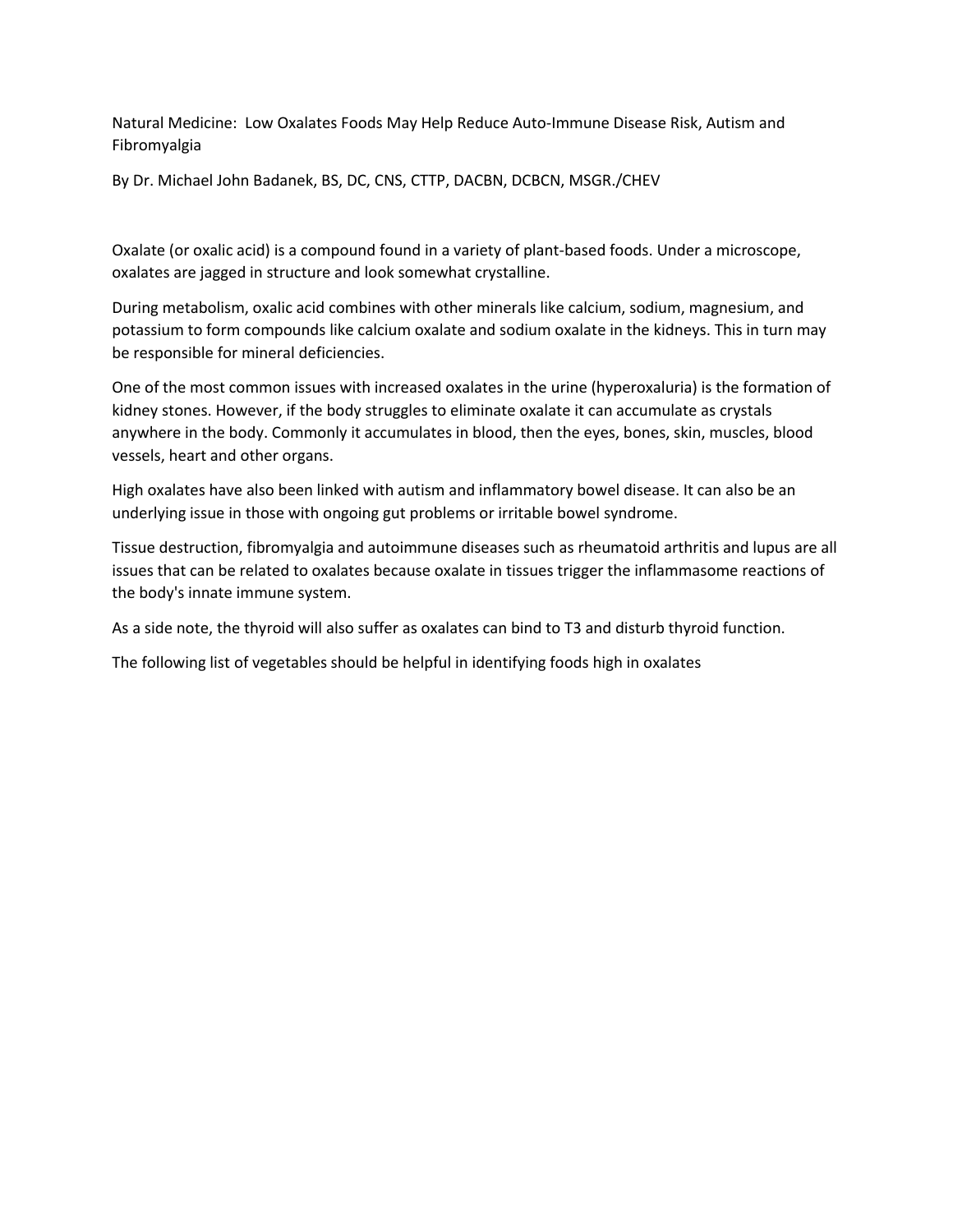| <b>Foods</b><br>$(3.5 \text{ oz or } 100 \text{ g})$                                                                                                                                                                            | <b>Oxalate</b><br>(mq)                                          | <b>Foods</b><br>$(3.5 \text{ oz or } 100 \text{ g})$                                                                                                                                                                                                                                                                                                                                                                              | <b>Oxalate</b><br>(mg)                                                                                     | <b>Foods</b><br>$(3.5 \text{ oz or } 100 \text{ g})$                                                                                                                                                                                                                                         | <b>Oxalate</b><br>(mq)                                                                                  |
|---------------------------------------------------------------------------------------------------------------------------------------------------------------------------------------------------------------------------------|-----------------------------------------------------------------|-----------------------------------------------------------------------------------------------------------------------------------------------------------------------------------------------------------------------------------------------------------------------------------------------------------------------------------------------------------------------------------------------------------------------------------|------------------------------------------------------------------------------------------------------------|----------------------------------------------------------------------------------------------------------------------------------------------------------------------------------------------------------------------------------------------------------------------------------------------|---------------------------------------------------------------------------------------------------------|
| Flours & Mills                                                                                                                                                                                                                  |                                                                 | Seed containing vegetables                                                                                                                                                                                                                                                                                                                                                                                                        |                                                                                                            | Leafy vegetables                                                                                                                                                                                                                                                                             |                                                                                                         |
| <b>Barley flour</b><br>Buckwheat flour<br>Corn meal<br>Rice flour, brown<br>Rye flour, dark<br>Semolina flour<br>Soy flour<br>Wheat flour, white unbleached<br>Wheat flour, whole<br><b>Wheat Germ</b>                          | 56<br>269<br>54<br>37<br>51<br>48<br>183<br>40<br>67<br>269     | Cucumber, raw<br>Eggplant, raw<br>Eggplant, green, long, raw<br>Okra, raw<br>Pepper, raw<br>Snap beans, raw<br>Squash, raw<br>Tomato, raw<br>Yard long beans, green, raw                                                                                                                                                                                                                                                          | 20<br>190<br>55<br>50<br>40<br>360<br>20<br>50<br>38                                                       | Amaranth leaves, raw<br>Beet leaves, raw<br>Brussels sprouts, raw<br>Cabbage, green raw<br>Chicory, raw<br>Chinese cabbage, raw<br>Chinese, kale, raw<br>Chives, raw<br>Collards, raw<br>Coriander, raw<br>Endive, raw<br>Kale, raw                                                          | 1,090<br>610<br>360<br>100<br>210<br>6<br>23<br>1,480<br>450<br>10<br>110<br>20                         |
| Fruits                                                                                                                                                                                                                          |                                                                 | Legumes (Beans & Peas)                                                                                                                                                                                                                                                                                                                                                                                                            |                                                                                                            | Leek                                                                                                                                                                                                                                                                                         | 89                                                                                                      |
| Bitter melon, raw<br>Papaya raw<br>Green goose berries<br><b>Black berries</b><br>Blueberries, strawberries, red<br>raspberries<br><b>Black raspberries</b><br>Concord grapes<br>Currents<br>Lemon peel<br>Lime peel<br>Rhubarb | 71<br>5<br>88<br>19<br>15<br>55<br>25<br>19<br>83<br>110<br>800 | Anasazi beans, boiled<br>Azuki beans, boiled<br>Black beans, boiled<br>Cowpeas (blackeye peas), boiled<br>Gabanzo beans, boiled<br>Great northern beans, boiled<br>Kidney beans, red cooked<br>Lentils, boiled<br>Lima beans, large, boiled<br>Navy beans, boiled<br>Peas, green, split, boiled<br>Peas, raw<br>Peas, yellow, split, boiled<br>Pink beans, boiled<br>Pinto beans, boiled<br>Red beans, boiled<br>Soybeans, boiled | 80<br>25<br>72<br>4<br>9<br>75<br>16<br>8<br>8<br>57<br>$6\phantom{1}6$<br>50<br>5<br>75<br>27<br>35<br>56 | Lettuce, raw<br>Parsley, raw<br>Purslane, raw<br>Spinach, raw<br>Turnip greens, raw<br>Watercress, raw<br>Tuber & Root vegetables<br>Beetroot, boiled<br>Carrot, raw<br>Cassava root, raw<br>Parsnip, raw<br>Potato, raw<br>Radish, raw<br>Rutabaga, raw<br>Sweet potato, raw<br>Turnip, raw | 330<br>1,700<br>1,310<br>970<br>50<br>310<br>675<br>500<br>1,260<br>40<br>50<br>480<br>30<br>240<br>210 |
| <b>Nuts</b>                                                                                                                                                                                                                     |                                                                 | White beans, small boiled                                                                                                                                                                                                                                                                                                                                                                                                         | 78                                                                                                         | Other vegetables                                                                                                                                                                                                                                                                             |                                                                                                         |
| Almonds, roasted<br>Cashews, roasted<br>Hazelnuts, raw<br>Macadamia nuts, raw                                                                                                                                                   | 469<br>262<br>222<br>42                                         |                                                                                                                                                                                                                                                                                                                                                                                                                                   |                                                                                                            | Corn, sweet, raw<br>Garlic, raw<br>Onion, raw                                                                                                                                                                                                                                                | 10<br>360<br>50                                                                                         |
| Peanuts, raw                                                                                                                                                                                                                    | 142                                                             |                                                                                                                                                                                                                                                                                                                                                                                                                                   |                                                                                                            | Miscellaneous foods                                                                                                                                                                                                                                                                          |                                                                                                         |
| Pecans, raw<br>Pine nuts, raw<br>Pine nuts, roasted<br>Pistachio nuts, roasted<br>Soy nuts (1 oz)<br>Walnuts, raw                                                                                                               | 64<br>198<br>140<br>49<br>392<br>74                             | Stem & Stalk vegetables<br>Asparagus, raw<br>Broccoli, raw<br>Cauliflower, raw<br>Celery, raw                                                                                                                                                                                                                                                                                                                                     | 130<br>190<br>150<br>190                                                                                   | <b>Black pepper</b><br>Chocolate<br>Cocoa powder<br>Indian tea (1 C)<br>Soy protein<br>Soy yogurt<br>Soybean cracker<br>Tofu                                                                                                                                                                 | 419<br>117<br>623<br>72<br>496<br>113<br>207<br>275                                                     |

Low Oxalates Foods May Help Reduce Auto-Immune Disease Risk, Autism and Fibromyalgia